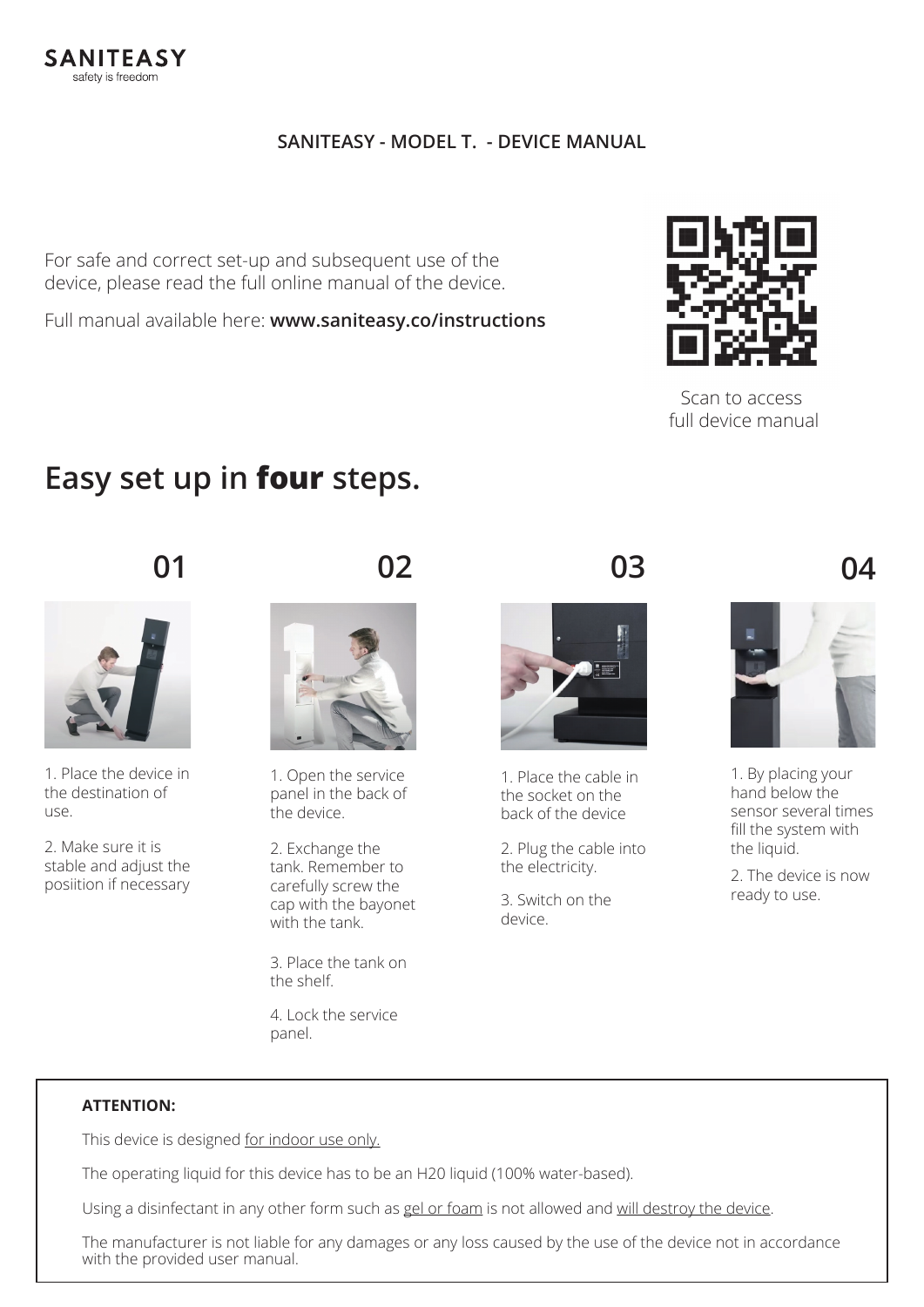### **SAFETY PRECAUTIONS**

#### **CAUTION: NEVER TIP THIS DEVICE WHEN FLUID IS FILLED.**

To minimize the risk of fire, electric shock, and injury, make sure you read the following precautions carefully when installing and using and act accordingly.

Failure to follow safety precautions in this manual could result in serious injury or death.

Do not perform the installation of the device without first reading this manual.

Use only original accessories provided by the manufacturer, authorized distributor, or reseller.

It is not allowed to interfere in any way with any electrical part of the device or to redesign it.

For smooth operation, it is advised to check regularly if the device is working properly, and in case of any doubt contact your distributor or service provider.

If you wish to use an extension cord, make sure it is a certified one and installed away from any sharp edges, heat sources, and flammable materials.

When pulling the cord out of the socket, hold the socket with one hand instead of pulling the cable by force.

This electrical device is not intended for use by unsupervised children, by persons with limited physical, sensual, or mental abilities, or persons without appropriate knowledge and/or experience, unless they work under the supervision of a person responsible for their safety or receive proper instructions from him or her on how the device should be used in a way that warranties safety.

It is not allowed to operate a device that has been damaged, is incomplete, or rebuilt without the manufacturer's consent.

Do not smoke near the device!

Don't use open fire near the device.

Make sure that the device is installed on a solid ground where it will not fall over or crash, also make sure it is placed in a place where there is no increased humidity and there is a safe distance from any place where the electrical part of the device could come in direct contact with water.